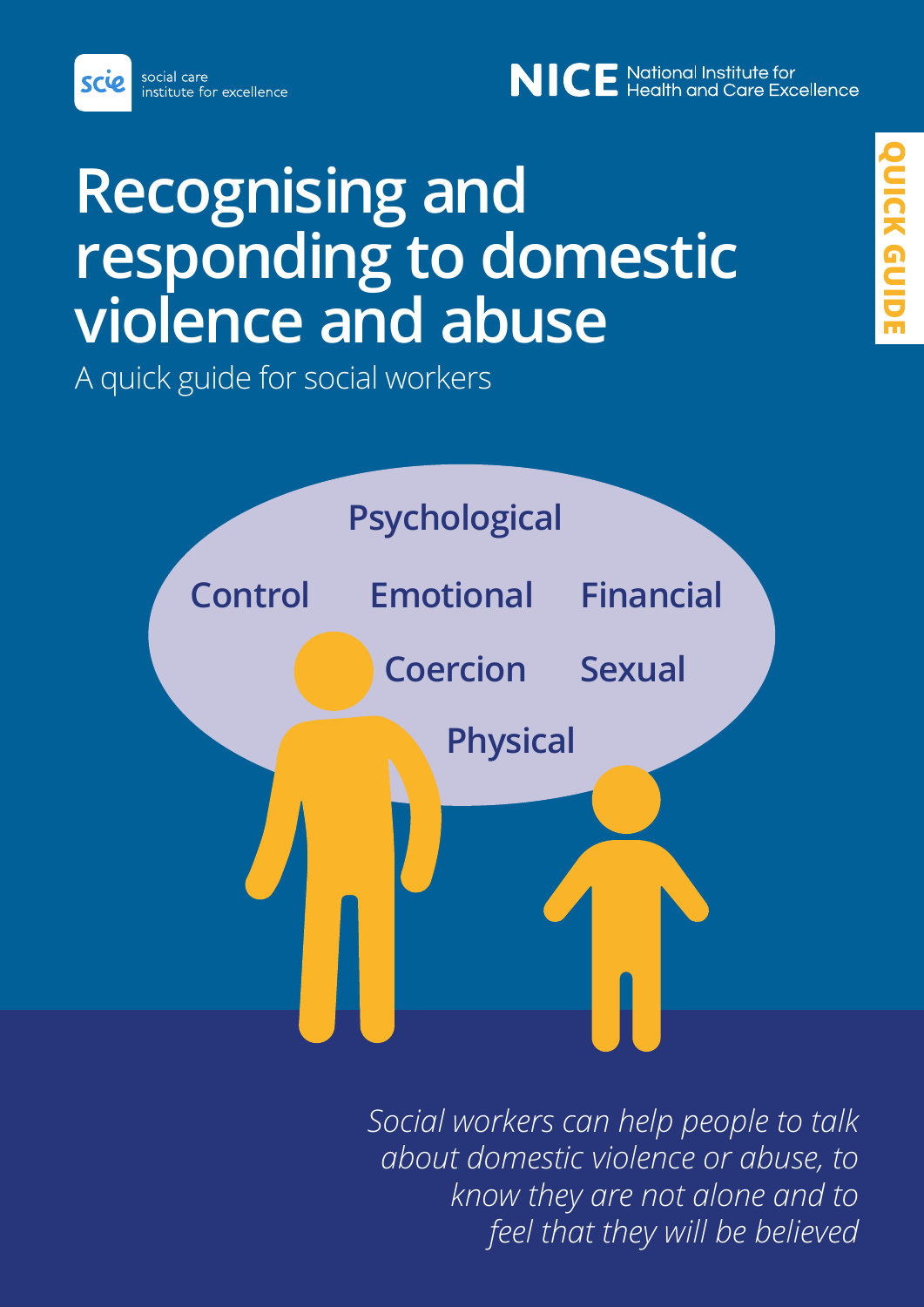#### **Domestic violence and abuse is defined by the Government as any incident of controlling, coercive or threatening behaviour, violence or abuse between those aged 16 or over who are or have been intimate partners or family members, regardless of gender or sexuality.**

It includes psychological, physical, sexual, financial and emotional abuse, as well as 'honour'-based violence and forced marriage.

Having a long-term illness or disability, including mental health problems, increases a person's risk of experiencing domestic violence or abuse. The law emphasises freedom from abuse as essential to a person's wellbeing (Care Act 2014) and highlights the harm to children who experience domestic abuse (Children Act 2004).

### **Asking about domestic violence and abuse**

Asking about a person's experiences in their relationships and recognising the signs of possible domestic violence or abuse are the first steps in making sure they receive the right help and support.

If you are concerned they may be experiencing domestic violence or abuse, offer to talk privately with them somewhere that they feel safe. If the person needs support to communicate, including an interpreter, use a professional who is impartial and has a duty to maintain confidentiality. **Do not use family and friends** Many people will be Ask sensitive questions that help the person talk about their experiences.

worried about sharing what is happening to them. Your response can help them know that they are not alone and to feel that they will be believed.

#### **Be aware of the potential impact of equality and diversity issues:**

- **•** Your assumptions about people's beliefs, values, age, gender identity or sexuality may affect how you recognise and respond to domestic violence and abuse
- **•** Lesbian, gay, bisexual and trans people are also at risk of forced marriage
- **•** 'Honour'-based violence may be triggered by someone's gender identity or sexuality.

Make sure you know about the services available locally to support people who experience or perpetrate domestic violence or abuse and how to make a referral.

### **Training and supervision**

You should receive ongoing training and regular supervision to support you in developing the knowledge and skills necessary to understand domestic violence and abuse and the role of professionals in ensuring people's safety. If your role is specifically about safeguarding, you should also be confident in identifying and assessing risk (often by using the DASH – domestic abuse, stalking and harassment and 'honour'-based violence – tool), safety planning and liaising with specialist support services.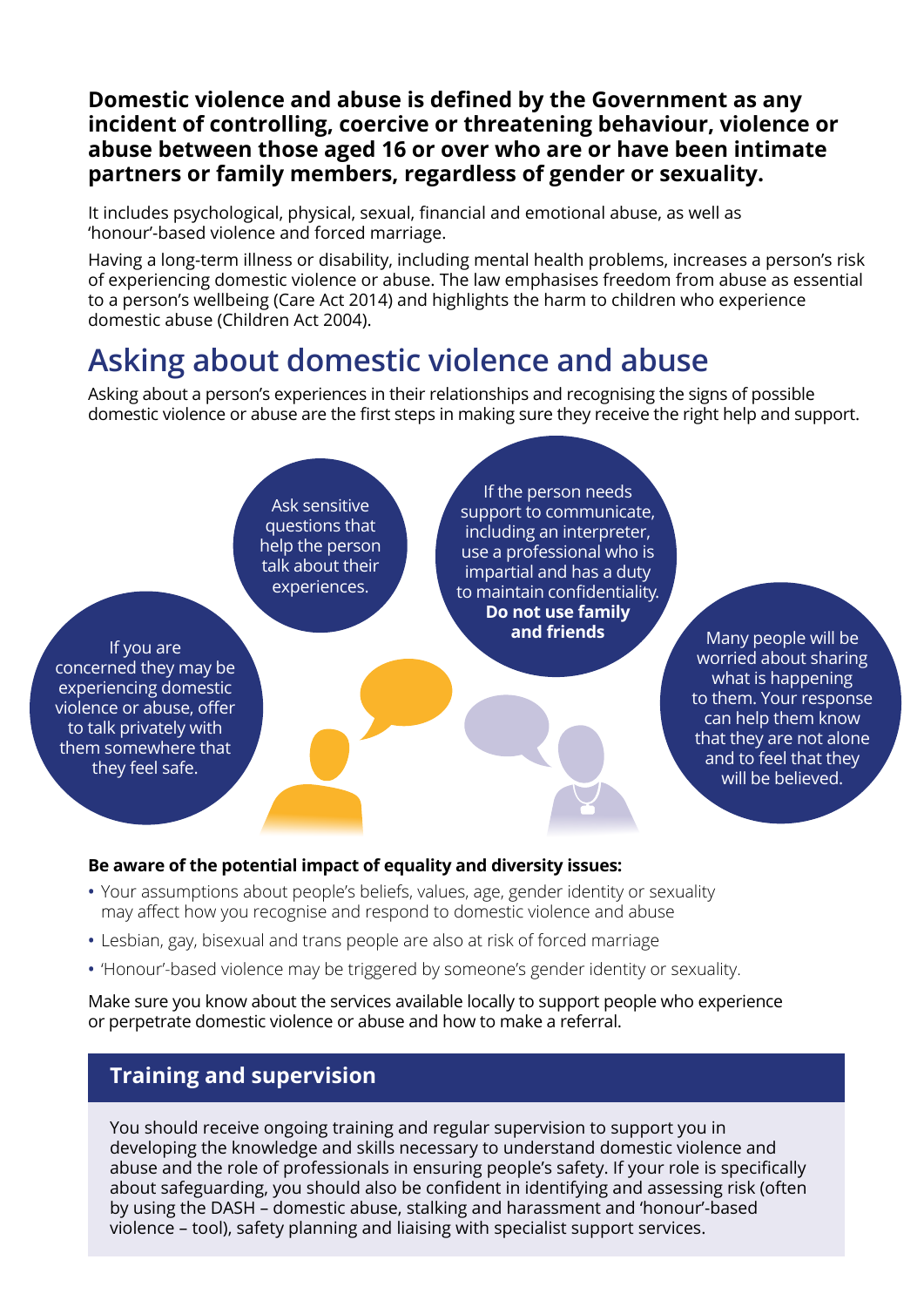### **Responding to domestic violence and abuse**

Everyone involved in situations of domestic violence and abuse should be offered support.

### **After a disclosure**

If a person makes a disclosure of domestic violence or abuse, their safety and the safety of others, including any children who may be affected, is the first priority.

- **1.** Make sure you are aware of the Data Protection Act (2018), professional guidelines and local protocols about confidentiality and information sharing. Check that you know about:
	- **•**Getting consent from people to share their information
	- **•** Telling people when and with whom their information is being shared
	- **•**When it may be necessary to share information without consent to keep the person safe
- **2.** Share information about specialist services and offer a referral, including to a local support group
- **3.** Consider the type of support needed, both immediately and longer-term
- **4.** If the person appears to have additional needs associated with alcohol or drug misuse or mental health problems, offer to refer them to the relevant service, as well as to domestic violence and abuse support
- **5.** Record your discussion and the actions you have agreed

### **Specialist services**

You should know what your local specialist services can offer and how to refer someone for this support.

- **1.** Domestic violence and abuse services can help address emotional, psychological, physical and sexual harm. They can offer advice, help develop future plans and increase the person's safety.
- **2.** Services include refuges, advocacy, floating support, outreach support, specialist support for perpetrators, and tailored interventions, as well as housing workers, independent domestic violence advisors (IDVA) and a Multi-Agency Risk Assessment Conference (MARAC) for people at high risk.
- **3.** Be aware that some people may find domestic violence and abuse services more difficult to access or use. This may include older people, men, people with disabilities, people from black and minority ethnic groups, and lesbian, gay, bisexual or trans people. It may also include people who are not entitled to benefits, housing and other public services, usually due to their immigration status. Advocacy and additional support may help with this.